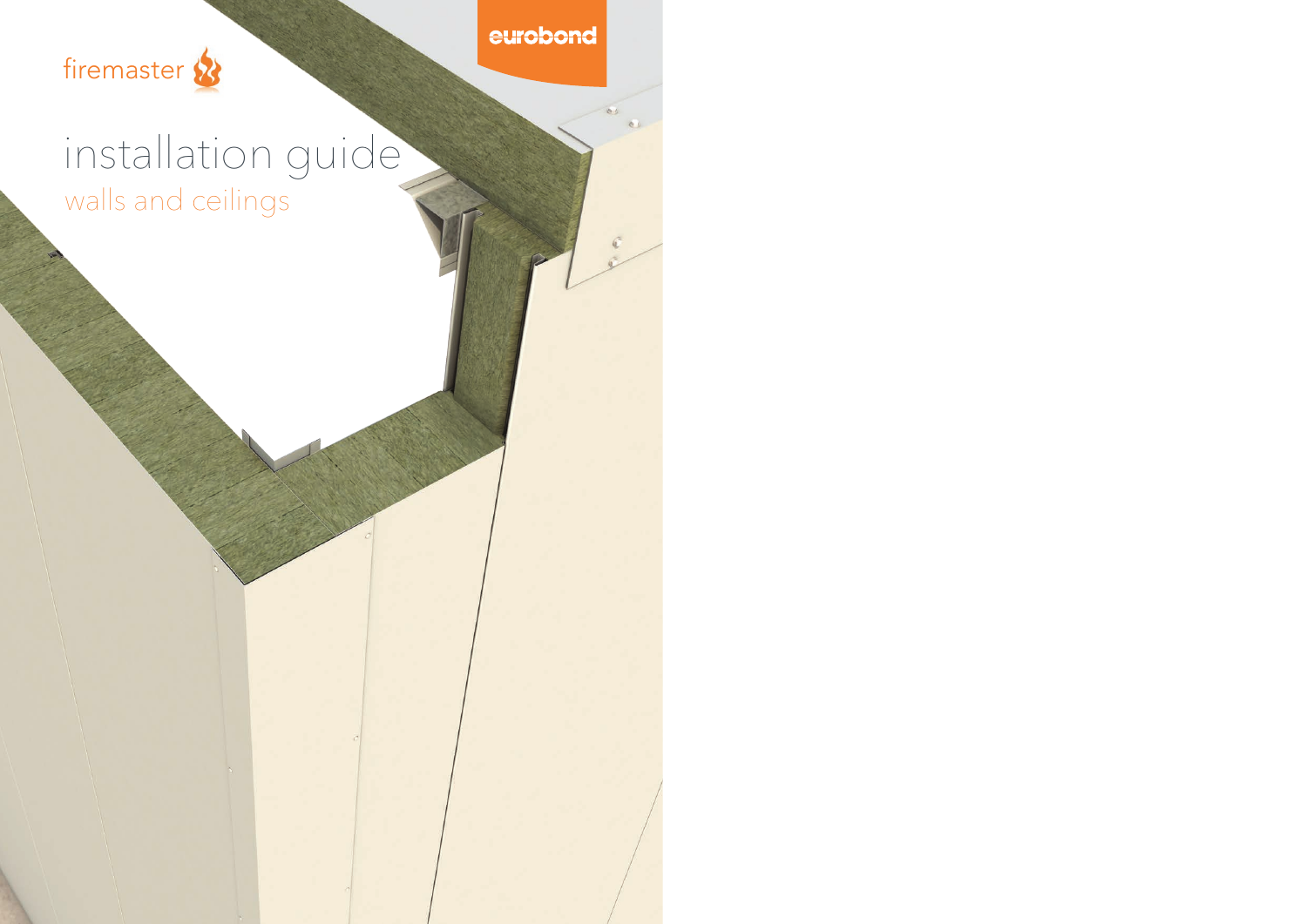- 1. Check floor slab is level and mark a line for the base channel flashing to coincide channel flashing to coir<br>with the head support.<br>Particularly
- 2. Position the base channel flashing and fix into the floor slab at 600mm centres with a Tapcon type fixing or similar.
- 3. Check the steel support at the head is level and mark a line for the slotted head support angle to coincide with the base channel flashing.
- 4. Position the slotted head support angle (on one side of the wall only) and fix into the steel support at 300mm centres with a suitable tek fixing or shot fired nail.

A<br>B

R

- 5. Lift panel carefully from stack using your chosen method of handling ensuring that panel are not slid over each other. The protective film may need to be removed completely if lifting panel with a vacuum lifter.
- 6. Lift panel into position and lower into the base channel flashing peeling back the protective film as necessary.
- 7. Ensure panel is positioned correctly and plumb before fixing through the centre of slotted head support angle at 300mm centres and base channel (dependant on detail).
- 8. Repeat the process for lifting the next panel into position and slide the panel across in the base channel ensuring that the vertical panel joint is tightly engaged on both faces. The vertical joint should measure 2mm nominally (subject to a +/-2mm tolerance).
- 9. Repeat this process for all subsequent panels.

**Call.**  $+44$  (0) 29 20 77 66 77 Fax.  $+44(0)$  29 20 36 91 61 Email. technical@eurobond.co.uk

13. All flashings and support angles must be fixed into the panels at 300mm centres unless otherwise noted on typical details.

14. Vertical panel joints and flashing details should be sealed with a suitable sealant if regular washing down or air leakage performance is required





- C<br>D<br>D<br>D 10. The second slotted head support angle must be installed as soon as possible to ensure the panels are fully supported.
	- 11. Continue to install panels in accordance with Eurobond's recommendations and typical details which are available on request.
	- 12. All voids within panel details must be packed with a mineral fibre minimum 23kg/m<sup>3</sup> density.

Supporting steelwork fire protected as required by others



M12 threaded suspension rod



fasteners

50x50x2mm galvanised angle fixed to panels at 300mm centres

fixed at 300mm maximum centres

Typical Ø40mm spreader washer

Tightly compressed stonewool quilt

2mm steel channel with 55mm deep slotted holes (at 300mm centres) to allow for 50mm deflection



Self tapping fastener fixed through 55mm deep slot fastener must still allow panel to slide relative to 2mm steel channel

## firemaster vertically laid standard details

If you would like further information on the installation of firemaster panels please contact our technical team.

www.eurobond.co.uk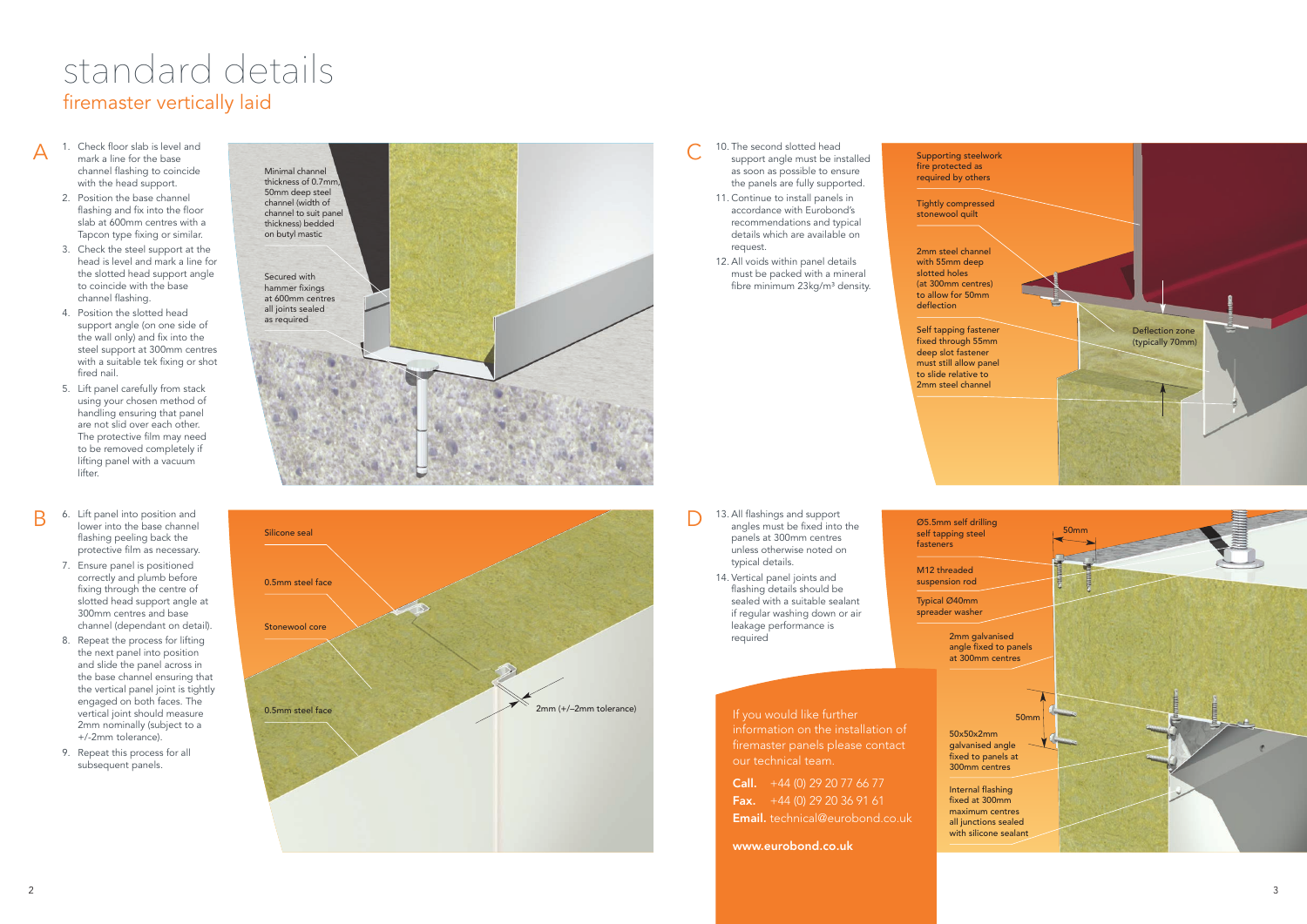

Supporting steelwork fire protected as required by others

Vertical steelwork fire protected as required by others

2mm steel channel with 55mm deep slotted holes (at 300mm centres) to allow for 50mm deflection

50x50x2 steel angle bracket fixed to main steelwork

**Call.**  $+44$  (0) 29 20 77 66 77 Fax.  $+44(0)$  29 20 36 91 61 Email. technical@eurobond.co.uk

Any voids filled with rockwool insulation (min density 23kg/m³)

Extended corner stainless steel flashing fixed to panel @450mm centres

### firemaster horizontally laid standard details

If you would like further information on the installation of firemaster panels please contact our technical team.

- channel flashing to coil<br>with the head support. 1. Check floor slab is level and mark a line for the base channel flashing to coincide
- 2. Position the base channel flashing and fix into the floor slab at 600mm centres with a Tapcon type fixing or similar.
- 3. Check actual panel length onsite and mark set out point for panels taking into account steelwork and panel length tolerances.
- 4. Lift panel carefully from stack using your chosen method of handling ensuring that panels are not slid over each other. The protective film may need to be removed completely if lifting panel with a vacuum lifter.

A<br>B

www.eurobond.co.uk

C<br>D<br>D<br>D 10. The panel at the head of the elevation should be cut where required. Position the slotted head support angle and fix into the steel support at 300mm centres with a suitable tek fixing or shot fired nail. Fix through the centre of the slotted holes into the panel

14. Horizontal panel joints and flashing details should be sealed with a suitable sealant if regular washing down or air leakage performance is required



- 5. Lift panel carefully into position and lower panel onto the base channel ensuring that both female joints of the panel engage sufficiently. Check panel is level before proceeding.
- 6. Fix the panels with a minimum of 3 No. through fixings per panel per support. NOTE: Depth gauges on fixing guns must be used to ensure correct compression of the fixings and therefore no distortion of the panel face.
- 7. Repeat the process for lifting and lower the next panel into position ensuring that the horizontal panel joint is tightly engaged on both faces. The horizontal joint should measure 2mm nominally (subject to a +/-2mm tolerance).
- 8. Repeat this process for all subsequent panels in the bay.
- 9. Repeat the above to install panels in adjacent bays leaving a nominal 10mm gap between the panels at the vertical joint location. Pack the void between panels with mineral wool insulation (minimum 23 kg/m<sup>3</sup> density). Install a cover strip flashing and fix into the panel faces at 450mm centres.

faces at 300mm centres on

both sides of the wall. 11. Continue to install panels in accordance with Eurobond's recommendations and typical details which are available on request.

- 12. All voids within panel details must be packed with a mineral fibre minimum 23kg/m<sup>3</sup> density.
- 13. All flashings and support angles must be fixed into the panels at 450mm centres unless otherwise noted on typical details.



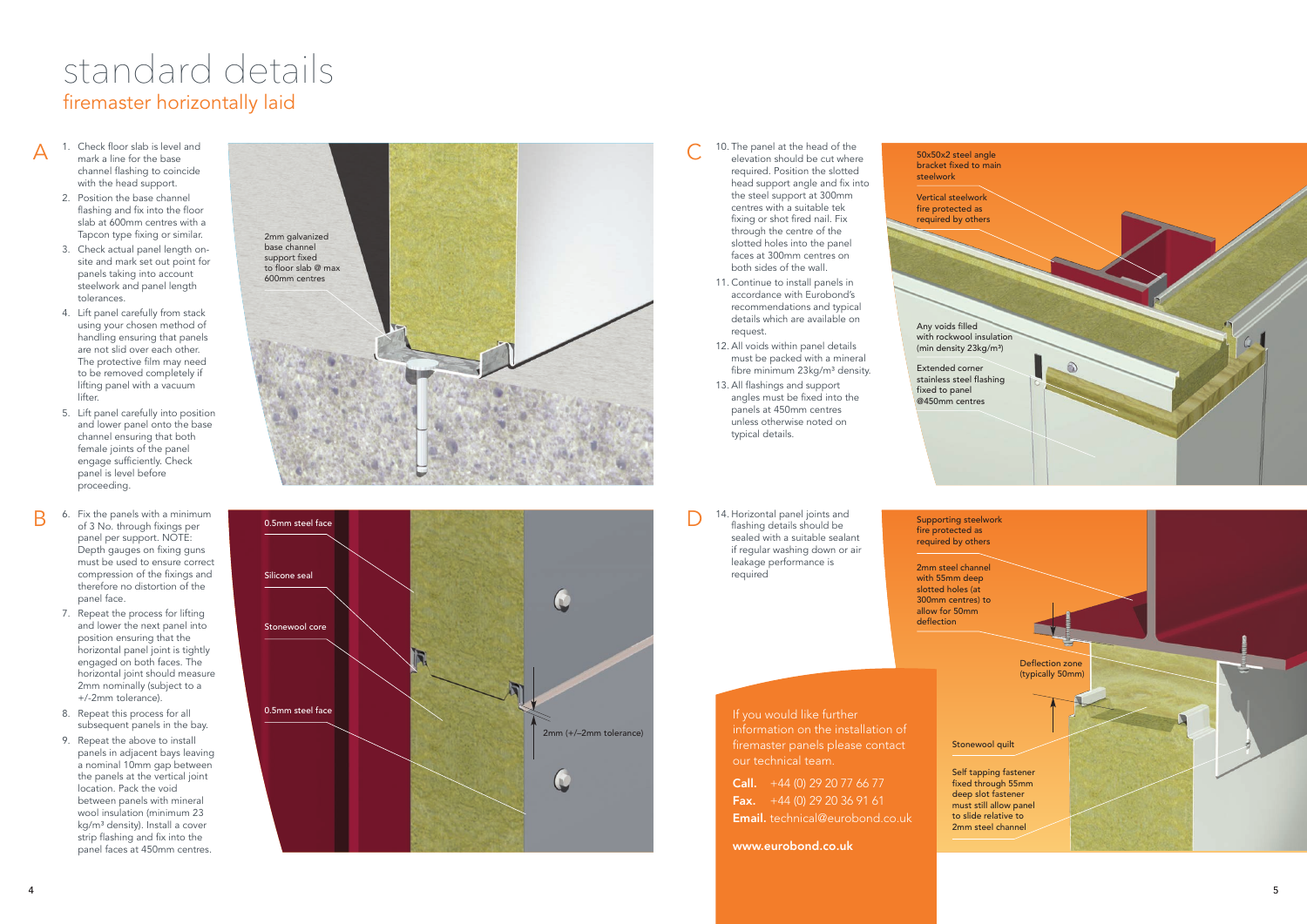



centres and fix M12 threac<br>drop rods onto spring nut.<br>. structural steelwork at 1650mm centres and fix M12 threaded

6

A

## firemaster ceilings standard details

- 2. Locate galvanised top hat and top hat connectors onto the drop rods and repeat until the entire run is installed. Ensure that the suspension system is at the correct level and set-out dimensions and are parallel to adjacent supports.
- 3. Install the perimeter support angle around the edge of the ceiling ensuring that it is fully supported on threaded drop rods and will not impose any loadings onto the adjacent wall panels.
- 4. Lift panel carefully from stack using your chosen method of handling ensuring that panels are not slid over each other. The protective film may need to be removed completely if lifting panel with a vacuum lifter.
- 5. Lift panel carefully into position and lower panel onto the suspension system and ensure the female joint of the panel is tight against the perimeter wall panels.
	- 6. Fix through the suspension system (and perimeter support angle) into the panel facing at 300mm centres with 4mm diameter stainless steel rivets on the underside of the ceiling.
	- 7. Repeat the process for lifting and lower the next panel into position ensuring that the ceiling panel joint is tightly engaged on both faces. The joint should measure 2mm nominally (subject to a +/-2mm tolerance).
	- 8. Repeat this process for all subsequent panels in the bay.

Stonewool infill must be used (minimum density 23 kg/m<sup>3</sup>)

**Call.**  $+44$  (0) 29 20 77 66 77  $\overline{\text{Fax.}}$  +44 (0) 29 20 36 91 61 Email. technical@eurobond.co.uk 9. Repeat the above to install panels in adjacent bays leaving a nominal 70mm gap between the panels at the butt joint location. Pack the void between panels with mineral wool insulation (minimum 23 kg/m<sup>3</sup> density). Install a cover strip flashing on the topside of the joint and fix into the panel faces at 300mm centres with 4mm diameter stainless steel rivets.

- 10. Slide the cover strip onto the underside of the suspension system to finish the detail.
- 11. Continue to install panels in accordance with Eurobond's recommendations and typical details which are available on request.
- 12. All voids within panel details must be packed with a mineral fibre minimum .<br>23kg/m<sup>3</sup> density.
- 13. All flashings and support angles must be fixed into the panels at 300mm centres unless otherwise noted on typical details.
- 14. Horizontal panel joints and flashing details should be sealed with a suitable sealant if regular washing down or air leakage performance is required.



Silicone seal 0.5mm steel face Stonewool core

0.5mm steel face



Galv. joggled top hat secured to both panels with 4x13mm stainless steel rivets @ 500mm maximum centres

45x70x2mm galvanised connector 400mm long

200mm white coverstrip all junctions sealed as required

nctions sealed as required



125mm steel coverstrip secured with 4x13mm stainless steel rivets @ 300mm maximum centres all junctions sealed as required

If you would like further information on the installation of firemaster panels please contact our technical team.

www.eurobond.co.uk